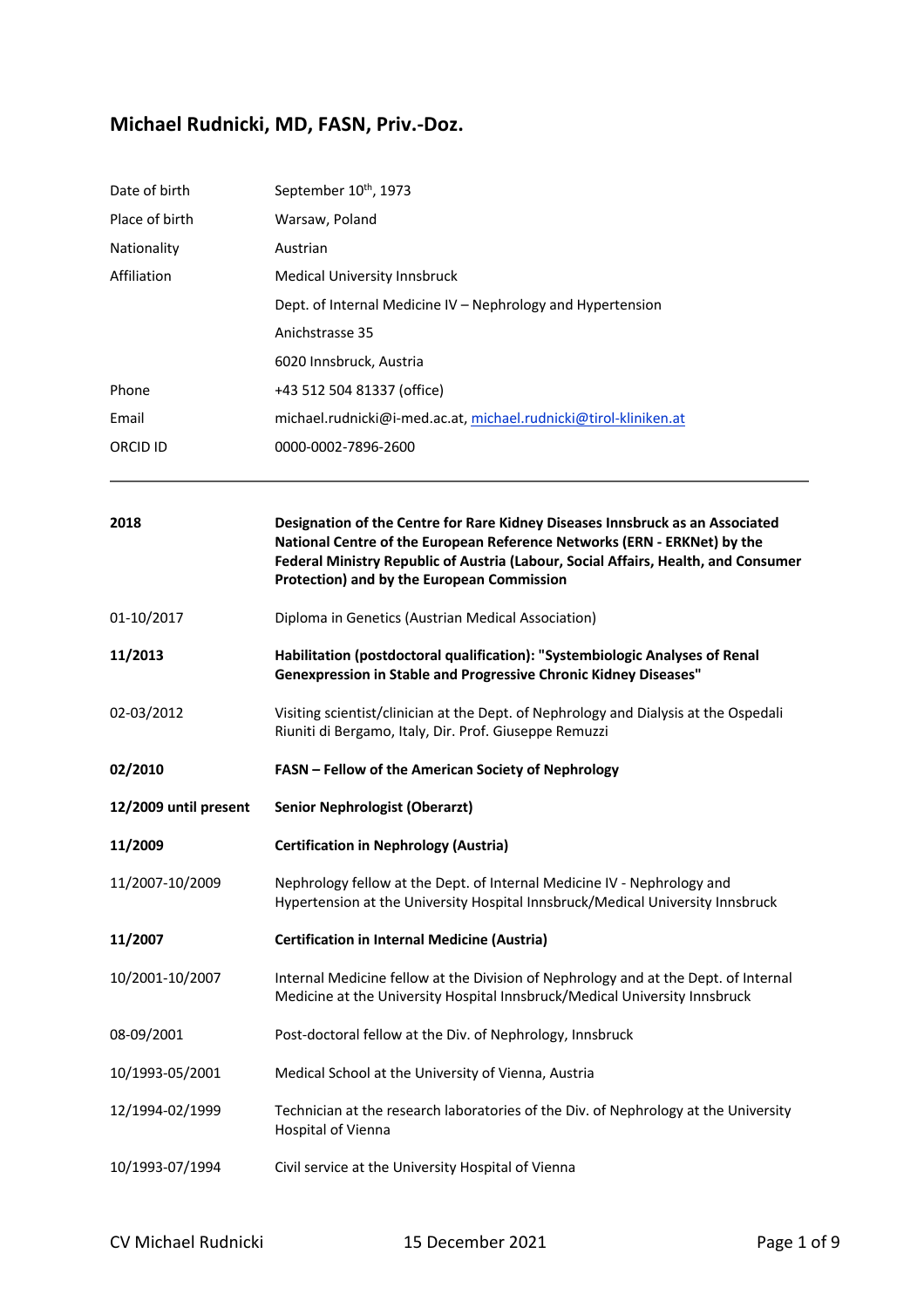| 1988-1993 | Technical highschool, division of biochemistry, biotechnology and genetic     |
|-----------|-------------------------------------------------------------------------------|
|           | engineering (Höhere Technische Bundeslehr- und versuchsanstalt für Biochemie, |
|           | biochemische Technologie und Gentechnik), Vienna                              |
|           |                                                                               |

1984-1988 Gymnasium (high-school), Vienna

*Research experience*

- 2019-2022 **(Austrian) Principal Investigator** of the FWF funded multi-center ERA PerMed project: "PersTIgAN: Personalized Treatment in IgA Nephrpopathy"
- 2010-2012 **Principal Investigator** of the collaborative research project "PD-associated peritonitis – epidemiology and risk factors in Austrian centers"
- 2009-2014 Co-Investigator of the collaborative large scale integrating research project funded by the EU: *"Systems Biology towards Novel Chronic Kidney Disease Diagnosis and Treatment (SysKid)"*, grant no. HEALTH-F2-2009-241544
- 2007-2012 Co-Investigator of the research project funded by the Fonds zur Förderung der wissenschaftlichen Forschung (FWF) *"Functional significance of gene expression changes associated with renal ageing"*
- 2002-2006 Supervising scientist of the research project funded by the Fonds zur Förderung der wissenschaftlichen Forschung (FWF) "*Gene expression pattern in renal tubular epithelial cells obtained from patients with kidney diseases*"
- 08-10/2001 Visiting scientist at Stanford University School of Medicine, Department of Nephrology, CA, USA. Main interest: "*Gene expression profiling using cDNA microarrays"*
- 1999-2001 MD-Thesis: *"VDJ-recombination, somatic hypermutation, polymerase µ and their potential relationship to the mechanism of chromosomal translocation in follicular lymphoma"*, group of Prof.U.Jaeger, Division of Hematology, University of Vienna
- 1994-1999 Technical research assistant, group Dr.G.Cohen, Division of Nephrology (head: Prof.W.H.Hörl), Department of Internal Medicine III, University of Vienna *(main research interest: isolation, characterisation and functional testing of uremic toxins from serum, HD-fluid and PD-fluid from uremic patients)*

*Participation in sponsored studies*

Efficacy and Safety of Iptacopan (LNP023) in Adult Patients With Atypical Hemolytic Uremic Syndrome Naive to Complement Inhibitor Therapy *(principal investigator)*

A 6-year, Multicentre, Non-interventional, Postauthorization Safety Study for Patients Prescribed Jinarc<sup>®</sup> for Autosomal Dominant Polycystic Kidney Disease *(principal investigator, national coordinator)*

A Randomized, Double-Blind, Placebo-Controlled, Phas 3 Study to Evaluate the Safety and Efficacy of CCX168 (Avacopan) in Patients with ANCA-Associated Vasculitis Treated Concomitantly with Rituximab or Cyclophosphamide/Azathioprin *(subinvestigator)*

Study of Diabetic Nephropathy with Atrasentan (SONAR) NCT01858532 *(subinvestigator)*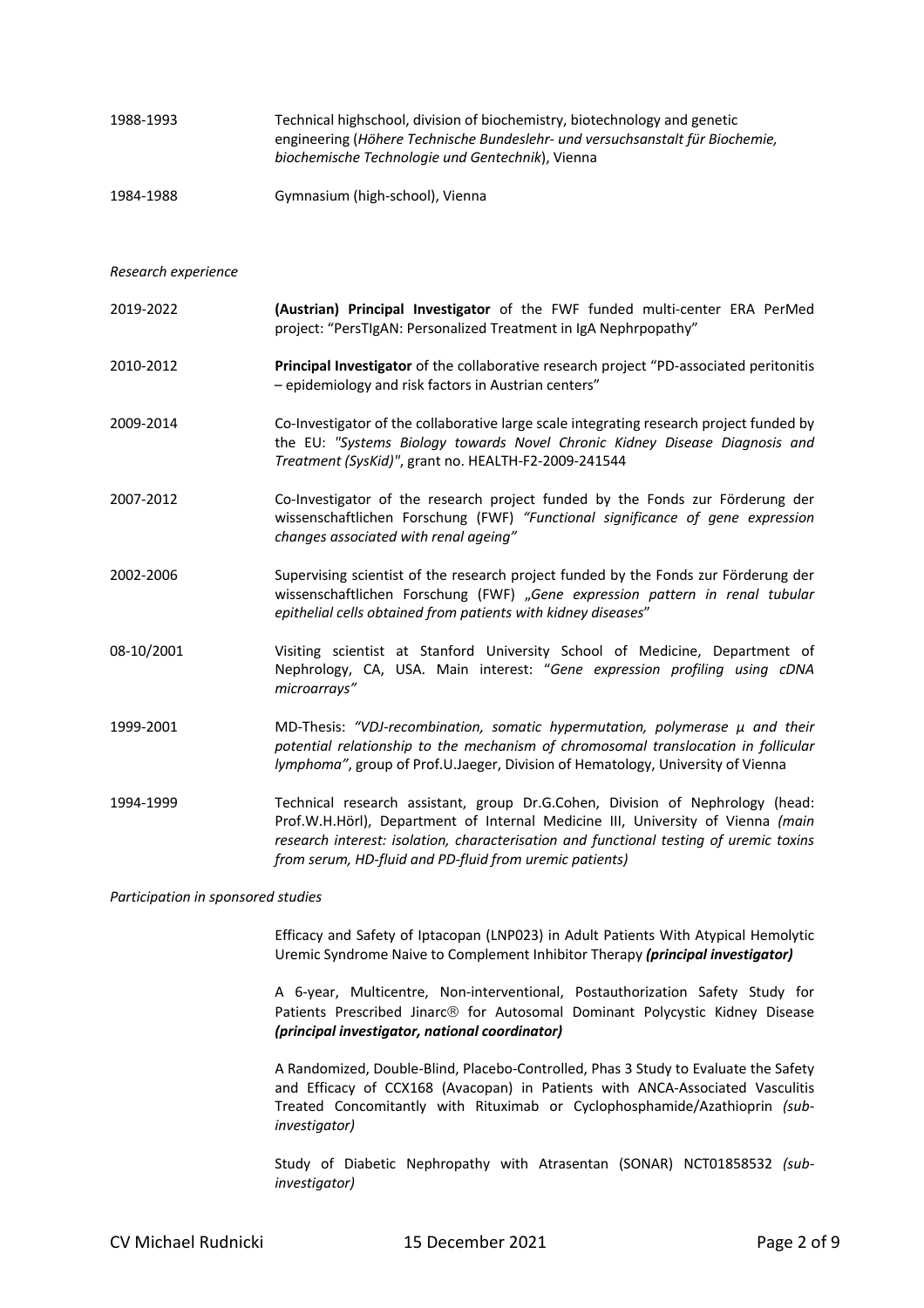A Study to Evaluate the Safety and Efficacy of CCX168 in Subjects With ANCA-Associated Renal Vasculitis NCT01363388 *(principal investigator)*

CONNECT: Evaluation of the Benefits and Risks in Maintenance Renal Transplant Recipients Following Conversion to Nulojix® (belatacept)-based Immunosuppression NCT01820572 *(sub-investigator)*

ARTS-DN: Safety and Efficacy of Different Oral Doses of BAY94-8862 in Subjects With Type 2 Diabetes Mellitus and the Clinical Diagnosis of Diabetic Nephropathy NCT01874431 *(sub-investigator)*

FIND-CKD: Ferric Carboxymaltose Assessment in Subjects With Iron Deficiency Anaemia and Non-dialysis-dependent CKD NCT00994318 *(sub-investigator)*

A multicenter, randomized, placebo-controlled, double-blind study on the efficacy, safety and tolerability of Certican in preventing end-stage renal disease (ESRD) in patients with autosomal dominant polycystic kidney disease (ADPKD) NCT00414440 *(sub-investigator)*

The Effect of Sulodexide in Overt Type 2 Diabetic Nephropathy NCT00130312 *(subinvestigator)*

The Effect of Sulodexide in Patients with Type 2 Diabetes and Microalbuminuria NCT00130208 *(sub-investigator)*

## *Clinical experience*

| <b>Since 2017</b>  | Head of the Peritoneal Dialysis Unit at the Dept. of Internal Medicine IV -<br>Nephrology, Medical University Innsbruck                                                                                                                                                                                                                                        |
|--------------------|----------------------------------------------------------------------------------------------------------------------------------------------------------------------------------------------------------------------------------------------------------------------------------------------------------------------------------------------------------------|
| <b>Since 2015</b>  | Head of the Rare Kidney Disease Unit at the Dept. of Internal Medicine IV -<br>Nephrology, Medical University Innsbruck                                                                                                                                                                                                                                        |
| <b>Since 2012</b>  | Nephrology Consultant at the Dept. of Visceral-, Thorax- and Transplantsurgery at<br>the Medical University of Innsbruck, focus on Live Kidney Donation                                                                                                                                                                                                        |
| 02-03/2012         | Visiting clinician at the Dept. of Nephrology and Dialysis at the Ospedali Riuniti di<br>Bergamo, Italy, Dir. Prof. Giuseppe Remuzzi; Main interest: "Remission Clinic (Chronic<br>Kidney Disease)" and "Rituximab in the treatment of nephrotic diseases such as<br>Membranous Nephropathy, Minimal Change Disease and Focal-segmental<br>Glomerulosclerosis" |
| 03/2011            | ERA-EDTA Introductory Course in Epidemiology, Salzburg, Austria                                                                                                                                                                                                                                                                                                |
| 2009 until present | Senior Nephrologist (Oberarzt)                                                                                                                                                                                                                                                                                                                                 |
| 2007-2009          | Fellowship in Nephrology (Additivfacharzt für Nephrologie)                                                                                                                                                                                                                                                                                                     |
| 2001-2007          | Fellowship in Internal Medicine (Facharzt für Innere Medizin)                                                                                                                                                                                                                                                                                                  |
| 03/2009            | Nephrology 2009 course (Harvard Medical School, Boston, MA, USA)                                                                                                                                                                                                                                                                                               |
| 09/2007            | ERA-EDTA Introductory Course in Epidemiology, Leiden, the Netherlands                                                                                                                                                                                                                                                                                          |
| 02/2005            | Seminar on conducting phase III and IV clinical trials, Medical University Innsbruck,<br>Austria                                                                                                                                                                                                                                                               |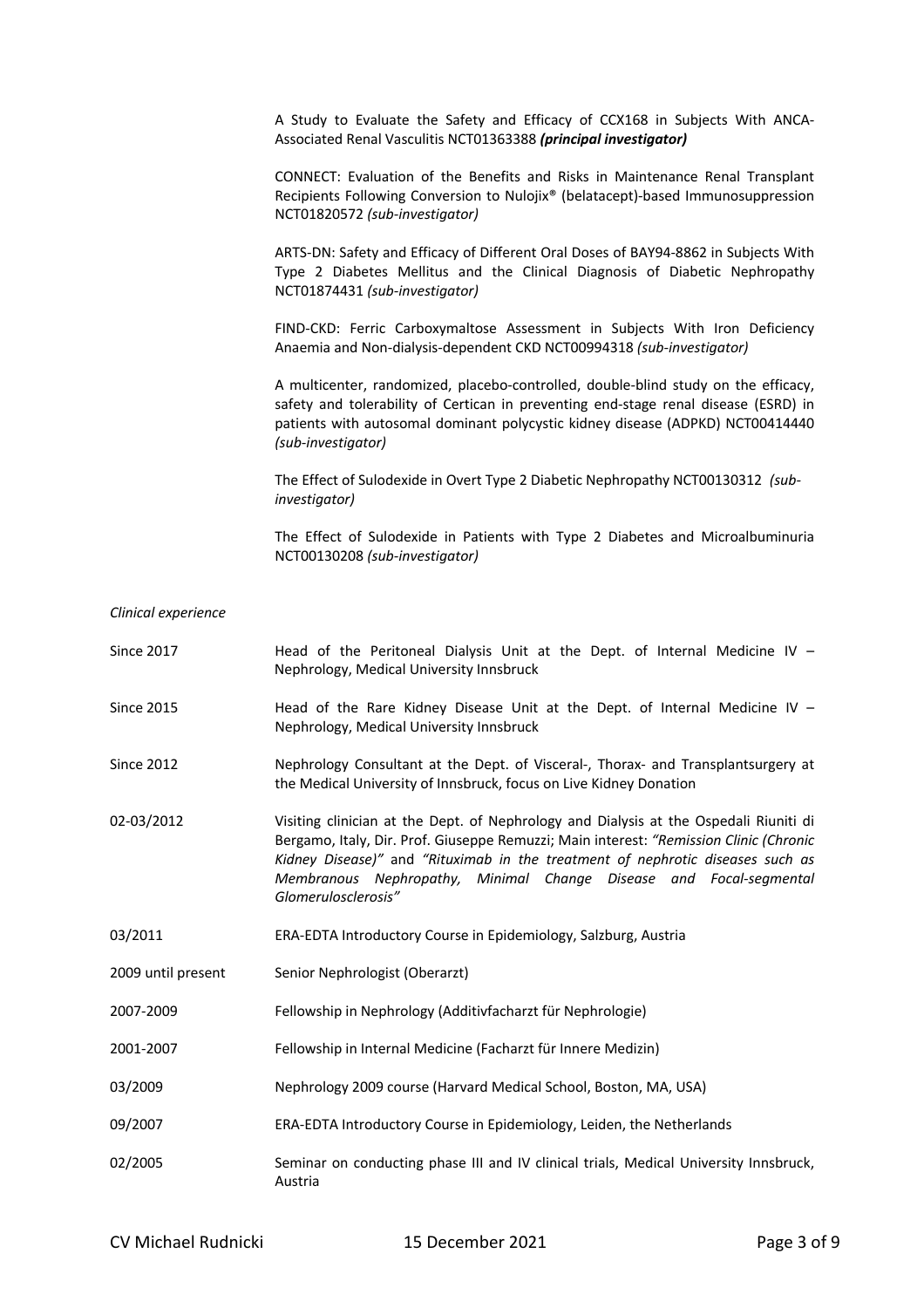## 02/2003 CAPD course Amsterdam Medical University, the Netherlands

09/2002 European society of hypertension summer school, Glasgow, United Kingdom

Special clinical interest: chronic kidney diseases and progression markers (biomarkers), nephrotic syndrome, hypertension, continuous ambulatory peritoneal dialysis, epidemiology

*Teaching experience as tutor –Medical University Innsbruck*

Bedside teaching in Internal Medicine (students in the  $5<sup>th</sup>$  and  $6<sup>th</sup>$  year of medical school)

Seminar in Evidence Based Medicine (students in 2<sup>nd</sup> year of medical school)

Seminars in problem-based learning (PBL) in nephrology (students in  $3<sup>rd</sup>$  year of medical school)

Nephrology for dietitians and nurses

## *Memberships*

ÖGN – Österreichische Gesellschaft für Nephrologie (Austrian Society of Nephrology) Österreichische Gesellschaft für Hypertensiologie (Austrian Society of Hypertension) DGfN – Deutsche Gesellschaft für Nephrologie (German Society of Nephrology) ASN - American Society of Nephrology (Fellow of the ASN) ISN – International Society of Nephrology ERA-EDTA – European Renal Association – European Dialysis and Transplantat Association ESOT – European Society for Organ Transplantation

Original manuscripts

65. Zhou D, **Rudnicki M**, Chua GT, Lawrance SK, Zhou B, Drew JL, Barbar-Smiley F, Armstrong TK, Hilt ME, Birmingham DJ, Passler W, Auletta JJ, Bowden SA, Hoffman RP, Wu YL, Jarjour WN, Mok CC, Ardoin SP, Lau YL, Yu CY. Human Complement C4B Allotypes and Deficiencies in Selected Cases With Autoimmune Diseases. Front Immunol. 2021 Oct 26;12:739430.

64. Garam N, Cserhalmi M, Prohászka Z, Szilágyi Á, Veszeli N, Szabó E, Uzonyi B, Iliás A, Aigner C, Schmidt A, Gaggl M, Sunder-Plassmann G, Bajcsi D, Brunner J, Dumfarth A, Cejka D, Flaschberger S, Flögelova H, Haris Á, Hartmann Á, Heilos A, Mueller T, Rusai K, Arbeiter K, Hofer J, Jakab D, Sinkó M, Szigeti E, Bereczki C, Janko V, Kelen K, Reusz GS, Szabó AJ, Klenk N, Kóbor K, Kojc N, Knechtelsdorfer M, Laganovic M, Lungu AC, Meglic A, Rus R, Kersnik Levart T, Macioniene E, Miglinas M, Pawłowska A, Stompór T, Podracka L, **Rudnicki M**, Mayer G, Rysava R, Reiterova J, Saraga M, Seeman T, Zieg J, Sládková E, Stajic N, Szabó T, Capitanescu A, Stancu S, Tisljar M, Galesic K, Tislér A, Vainumäe I, Windpessl M, Zaoral T, Zlatanova G, Józsi M, Csuka D. FHR-5 Serum Levels and *CFHR5* Genetic Variations in Patients With Immune Complex-Mediated Membranoproliferative Glomerulonephritis and C3-Glomerulopathy. Front Immunol. 2021 Sep 10;12:720183.

63. Leierer J, Perco P, Hofer B, Eder S, Dzien A, Kerschbaum J, **Rudnicki M**, Mayer G. Coregulation Analysis of Mechanistic Biomarkers in Autosomal Dominant Polycystic Kidney Disease. Int J Mol Sci. 2021 Jun 26;22(13):6885.

62. Kerschbaum J, **Rudnicki M**, Dzien A, Dzien-Bischinger C, Winner W, Heerspink HL, Rosivall L, Wiecek A, Mark PB, Eder S, Denicolò S, Mayer G. Intra-individual variability of eGFR trajectories in early diabetic kidney disease and lack of performance of prognostic biomarkers. Sci Rep. 2020 Nov 12;10(1):19743.

61. **Rudnicki M**, Siwy J, Wendt R, Lipphardt L, Koziolek MJ, Maixnerova D, Peters B, Kerschbaum J, Leierer J,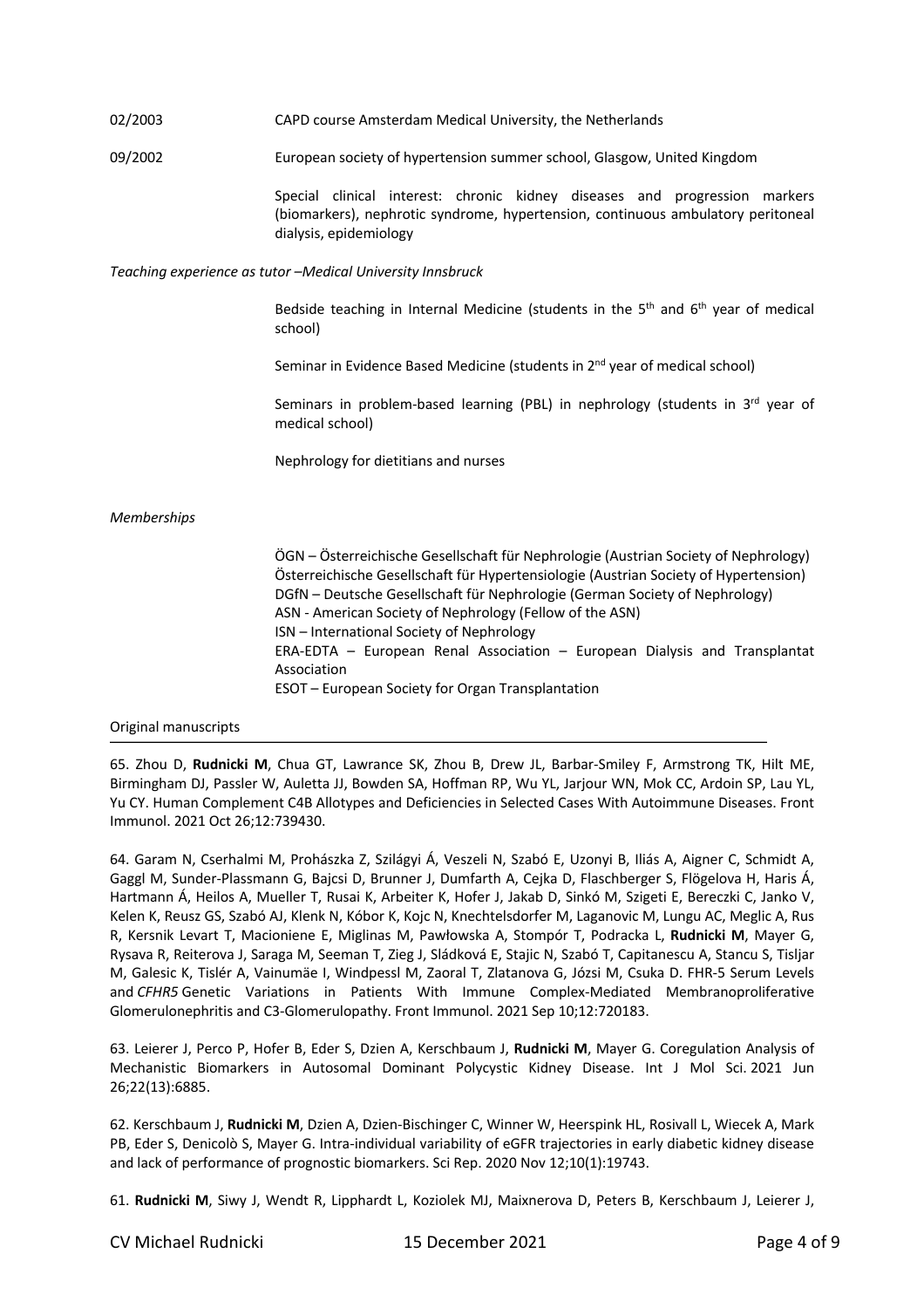Neprasova M, Banasik M, Sanz AB, Perez-Gomez MV, Ortiz A, Stegmayr B, Tesar V, Mischak H, Beige J, Reich HN 11,12 on behalf of the PERSTIGAN working group. Urine Proteomics for Prediction of Disease Progression in Patients with IgA Nephropathy. Nephrol Dial Transplant. 2020 Dec 14

60. Gasteiger S, Berchtold V, Bösmüller C, Dostal L, Ulmer H, Bogensperger C, Resch T, **Rudnicki M**, Neuwirt H, Oberhuber R, Cardini B, Scheidl S, Mayer G, Öfner D, Weissenbacher A, Schneeberger S. A Retrospective Propensity Score Matched Analysis Reveals Superiority of Hypothermic Machine Perfusion over Static Cold Storage in Deceased Donor Kidney Transplantation. J Clin Med. 2020 Jul 21;9(7):2311.

59. Kronbichler A, Effenberger M, Shin JI, Koppelstätter C, Denicolò S, **Rudnicki M**, Neuwirt H, Soler MJ, Stevens K, Bruchfeld A, Tilg H, Mayer G, Perco P. Is There Decreasing Public Interest in Renal Transplantation? A Google TrendsTM Analysis. J Clin Med. 2020 Apr 7;9(4).

58. Kerschbaum J, Bitter S, Weitlaner M, Kienzl-Wagner K, Neuwirt H, Bösmüller C, Mayer G, Schneeberger S, **Rudnicki M**. Arterial Hypertension as a Risk Factor for Reduced Glomerular Filtration Rate After Living Kidney Donation. J Clin Med. 2020 Jan 25;9(2).

57. Garam N, Prohászka Z, Szilágyi Á, Aigner C, Schmidt A, Gaggl M, Sunder-Plassmann G, Bajcsi D, Brunner J, Dumfarth A, Cejka D, Flaschberger S, Flögelova H, Haris Á, Hartmann Á, Heilos A, Mueller T, Rusai K, Arbeiter K, Hofer J, Jakab D, Sinkó M, Szigeti E, Bereczki C, Janko V, Kelen K, Reusz GS, Szabó AJ, Klenk N, Kóbor K, Kojc N, Knechtelsdorfer M, Laganovic M, Lungu AC, Meglic A, Rus R, Kersnik-Levart T, Macioniene E, Miglinas M, Pawłowska A, Stompór T, Podracka L, **Rudnicki M**, Mayer G, Rysava R, Reiterova J, Saraga M, Seeman T, Zieg J, Sládková E, Szabó T, Capitanescu A, Stancu S, Tisljar M, Galesic K, Tislér A, Vainumäe I, Windpessl M, Zaoral T, Zlatanova G, Csuka D. Validation of distinct pathogenic patterns in a cohort of membranoproliferative glomerulonephritis patients by cluster analysis. Clin Kidney J. 2019 Jun 21;13(2):225-234.

56. Garam N, Prohászka Z, Szilágyi Á, Aigner C, Schmidt A, Gaggl M, Sunder-Plassmann G, Bajcsi D, Brunner J, Dumfarth A, Cejka D, Flaschberger S, Flögelova H, Haris Á, Hartmann Á, Heilos A, Mueller T, Rusai K, Arbeiter K, Hofer J, Jakab D, Sinkó M, Szigeti E, Bereczki C, Janko V, Kelen K, Reusz GS, Szabó AJ, Klenk N, Kóbor K, Kojc N, Knechtelsdorfer M, Laganovic M, Lungu AC, Meglic A, Rus R, Kersnik-Levart T, Macioniene E, Miglinas M, Pawłowska A, Stompór T, Podracka L, **Rudnicki M**, Mayer G, Romana Rysava, Reiterova J, Saraga M, Tomáš Seeman, Zieg J, Sládková E, Szabó T, Capitanescu A, Stancu S, Tisljar M, Galesic K, Tislér A, Vainumäe I, Windpessl M, Zaoral T, Zlatanova G, Csuka D. C4 nephritic factor in patients with immune-complex-mediated membranoproliferative glomerulonephritis and C3-glomerulopathy. Orphanet J Rare Dis. 2019 Nov 8;14(1):247.

55. Neuwirt H, Leitner-Lechner I, Kerschbaum J, Ertl M, Pöggsteiner F, Pölt N, Mätzler J, Sprenger-Mähr H, **Rudnicki M**, Schratzberger P, Eder IE, Mayer G. Efficacy and Safety of Belatacept Treatment in Renal Allograft Recipients at High Cardiovascular Risk-A Single Center Experience. J Clin Med. 2019 Aug 3;8(8).

54. Perco P, Ju W, Kerschbaum J, Leierer J, Menon R, Zhu C, Kretzler M, Mayer G, **Rudnicki M**; Nephrotic Syndrome Study Network (NEPTUNE). Identification of dicarbonyl and L-xylulose reductase as a therapeutic target in human chronic kidney disease. JCI Insight. 2019 Jun 20;4(12). pii: 128120.

53. Koppelstätter C, Leierer J, **Rudnicki M**, Kerschbaum J, Kronbichler A, Melk A, Mayer G, Perco P. Computational Drug Screening Identifies Compounds Targeting Renal Age-associated Molecular Profiles. Comput Struct Biotechnol J. 2019 Jun 25;17:843-853.

52. Kienzl-Wagner K, Rosales A, Scheidl S, Giner T, Bösmüller C, **Rudnicki M**, Oberhuber R, Margreiter C, Soleiman A, Öfner D, Waldegger S, Schneeberger S. Successful management of recurrent focal segmental glomerulosclerosis. Am J Transplant. 2018 Nov;18(11):2818-2822.

51. Zewinger S, Rauen T, **Rudnicki M**, Federico G, Wagner M, Triem S, Schunk SJ, Petrakis I, Schmit D, Wagenpfeil S, Heine GH, Mayer G, Floege J, Fliser D, Gröne HJ, Speer T. Dickkopf-3 (DKK3) in urine identifies patients with progressive chronic kidney disease. J Am Soc Nephrol. 2018 Nov;29(11):2722-2733.

50. Lenders M, Neusser L, **Rudnicki M**, Nordbeck P, Canaan-Kühl S, Nowak A, Cybulla M, Schmitz B, Lukas J, Wanner C, Brand S-M, Brand E. Dose-dependent impact of enzyme replacement therapy on anti-drug antibody titers and clinical outcomes in patients with Fabry disease. J Am Soc Nephrol. 2018 Nov 1.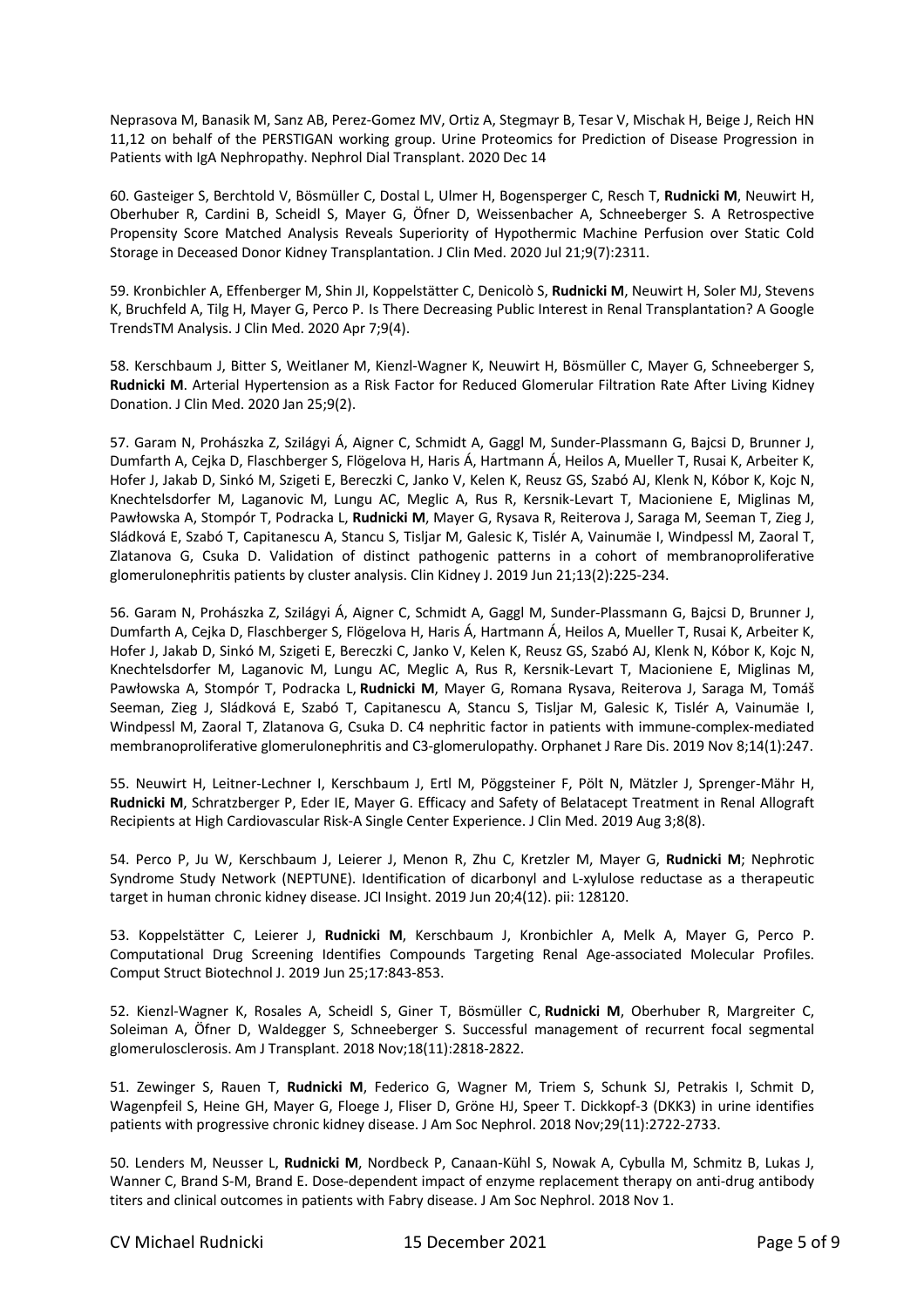49. Loeschenberger B, Niess L, Würzner R, Schwelberger H, Eder IE, Puhr M, Guenther J, Troppmair J, **Rudnicki M**, Neuwirt H. Calcineurin inhibitor induced complement system activation via MAPK signaling is inhibited by SOCS-3. Eur J Immunol. 2018 Feb;48(2):330-343.

48. Bösmüller C, Messner F, Margreiter C, **Rudnicki M**, Öllinger R, Öfner D, Schneeberger S, Maglione M. Outcome in Pancreas Grafts After BK Virus Viremia in Simultaneous Pancreas-Kidney Transplants: A Single-Center Case Report. Transplant Direct. 2017 Apr 13;3(5):e154.

47. **Rudnicki M.** Rituximab for treatment of mebranoproliferative glomerulonephritis and C3 glomerulopathies. Biomed Res Int. 2017;2017:2180508.

46. Zanchi C, Macconi D, Trionfini P, Tomasoni S, Rottoli D, Locatelli L, **Rudnicki M**, Vandesompele J, Mestdagh P, Remuzzi G, Benigni A, Zoja C. MicroRNA-184 is a down-stream effector of albuminuria in driving renal fibrosis in rats with diabetic nephropathy. Diabetologia. 2017 Jun;60(6):1114-1125.

45. Khurana R, Ranches G, Schafferer S, Lukasser M, **Rudnicki M**, Mayer G, Hüttenhofer A. Identification of urinary exosomal non-coding RNAs as novel biomarkers in Chronic Kidney Disease. RNA. 2017 Feb;23(2):142- 152.

44. **Rudnicki M**, Mayr JA, Zschocke J, Antretter H, Regele H, Feichtinger RG, Windpessl M, Mayer G, Pölzl G. MELAS Syndrome and Kidney Disease Without Fanconi Syndrome or Proteinuria: A Case Report. Am J Kidney Dis 2016 Dec;68(6):949-953.

43. **Rudnicki M**. FSGS Recurrence in Adults after Renal Transplantation. Biomed Res Int. 2016;2016:3295618.

42. Leierer J, **Rudnicki M**, Braniff SJ, Perco P, Koppelstaetter C, Mühlberger I, Eder S, Kerschbaum J, Schwarzer C, Schroll A, Weiss G, Schneeberger S, Wagner S, Königsrainer A, Böhmig GA, Mayer G. Metallothioneins and renal ageing. Nephrol Dial Transplant. 2016 Sep;31(9):1444-52.

41. **Rudnicki M**, Perco P, D´haene B, Leierer J, Heinzel A, Mühlberger I, Schweibert N, Sunzenauer J, Regele H, Kronbichler A, Mestdagh P, Vandesompele J, Mayer B, Mayer G. Renal microRNA- and RNA-profiles in progressive chronic kidney disease. Eur J Clin Invest. 2016 Mar;46(3):213-26.

40. Kronbichler A, Kerschbaum J, Gründlinger G, Leierer J, Mayer G, **Rudnicki M**. Evaluation and validation of biomarkers in granulomatosis with polyangiitis and microscopic polyangiitis. Nephrol Dial Transplant. 2016 Jun;31(6):930-6.

39. **Rudnicki M**, Beckers A, Neuwirt H, Vandesompele J. RNA expression signatures and posttranscriptional regulation in diabetic nephropathy. Nephrol Dial Transplant. 2015 Aug;30 Suppl 4:iv35-42.

38. Kronbichler A, Gut N, Zwerina J, Neuwirt H, **Rudnicki M**, Mayer G. Extending the spectrum of a chameleon: IgG4-related disease appearing as interstitial nephritis and mimicking anti-neutrophil cytoplasmic antibodyassociated vasculitis. Rheumatology (Oxford). 2015 Jul 9.

37. Biegstraaten M, Arngrímsson R, Barbey F, Boks L, Cecchi F, Deegan PB, Feldt-Rasmussen U, Geberhiwot T, Germain DP, Hendriksz C, Hughes DA, Kantola I, Karabul N, Lavery C, Linthorst GE, Mehta A, van de Mheen E, Oliveira JP, Parini R, Ramaswami U, **Rudnicki M**, Serra A, Sommer C, Sunder-Plassmann G, Svarstad E, Sweeb A, Terryn W, Tylki-Szymanska A, Tøndel C, Vujkovac B, Weidemann F, Wijburg FA, Woolfson P, Hollak CE. Recommendations for initiation and cessation of enzyme replacement therapy in patients with Fabry disease: the European Fabry Working Group consensus document. Orphanet J Rare Dis. 2015 Mar 27;10(1):36.

36. Neuwirt H, Perco P, Kainz A, Mühlberger I, Leierer J, Noppert SJ, Mayer B, Mayer G, **Rudnicki M**. A 3 biomarker-panel predicts renal outcome in patients with proteinuric renal diseases. BMC Med Genomics. 2014 Dec 24;7(1):4.

35. Kern G, Mair S, Noppert SJ, Jennings P, Schramek H, **Rudnicki M**, Mueller GA, Mayer G, Koppelstaetter C. Tacrolimus increases nox4 expression in human renal fibroblasts and induces fibrosis-related genes by aberrant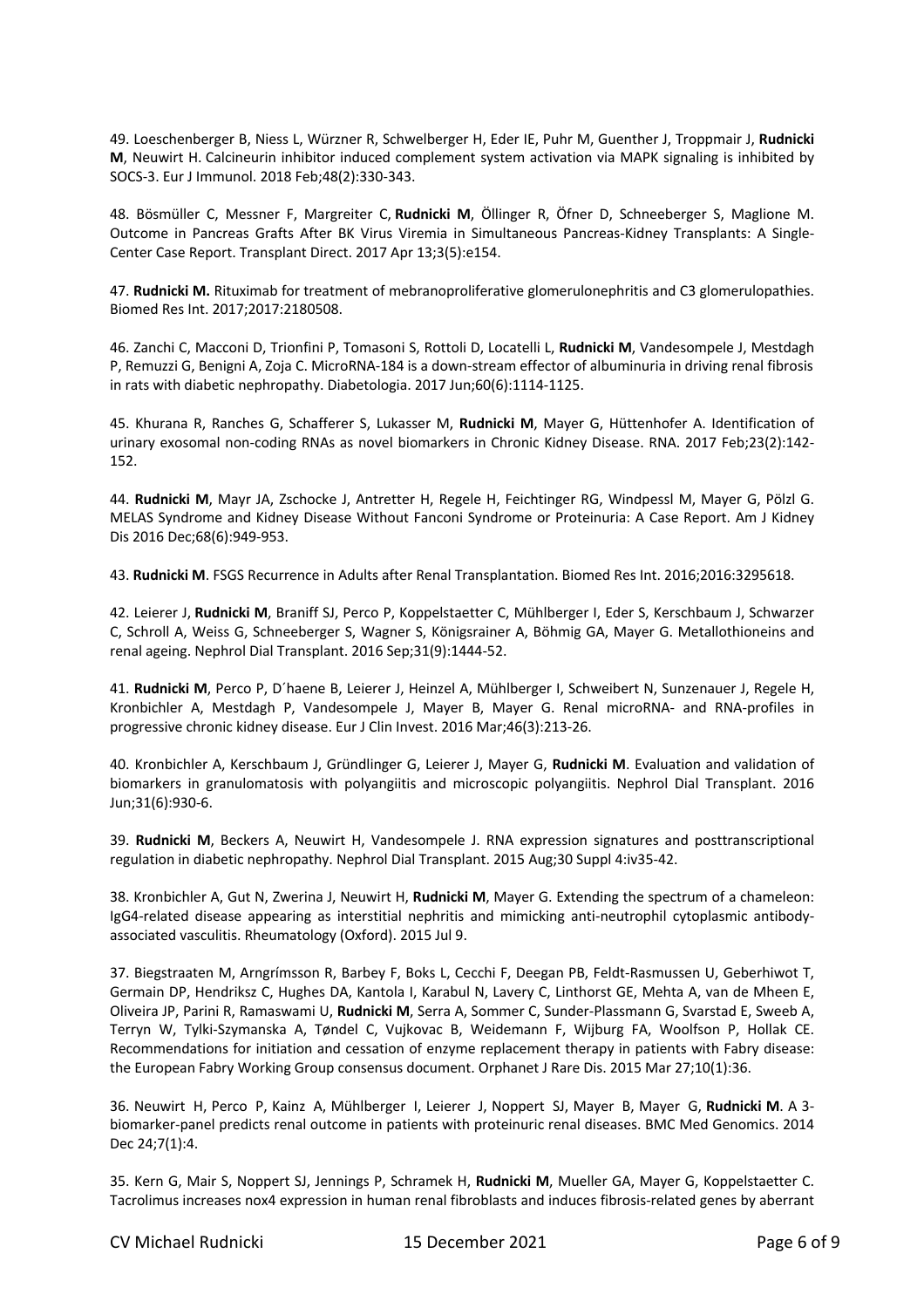tgf-Beta receptor signalling. PLoS One. 2014 May 9;9(5):e96377.

34. Kronbichler A, Kerschbaum J, Fernandez-Fresnedo G, Hoxha E, Kurschat CE, Busch M, Bruchfeld A, Mayer G, **Rudnicki M**. Rituximab treatment for relapsing minimal change disease and focal segmental glomerulosclerosis: a systematic review. Am J Nephrol. 2014 Apr 15;39(4):322-330.

33. Ruggenenti P, Ruggiero B, Cravedi P, Vivarelli M, Massella L, Marasà M, Chianca A, Rubis N, Ene-Iordache B, **Rudnicki M**, Pollastro RM, Capasso G, Pisani A, Pennesi M, Emma F, Remuzzi G. Rituximab in Steroid-Dependent or Frequently Relapsing Idiopathic Nephrotic Syndrome. J Am Soc Nephrol. 2014 Apr;25(4):850-63.

32. Bartel T, Bonaros N, Edlinger M, Velik-Salchner C, Feuchtner G, **Rudnicki M**, Müller S. Intracardiac Echo and Reduced Radiocontrast Requirements During TAVR. JACC Cardiovasc Imaging. 2014 Mar;7(3):319-20.

31. Kronbichler A, Kerschbaum J **Rudnicki M**. Induction regimens for ANCA-Associated Vasculitis. N Engl J Med. 2013 Nov 7;369(19):1864. (comment)

30. Kerschbaum J, Vychytil A, Lhotta K, Prischl FC, Wiesholzer M, Machhold-Fabrizii V, Kopriva-Altfahrt G, Schwarz C, Balcke P, Oberbauer R, Kramar R, König P, **Rudnicki M**. Treatment with oral active vitamin D is associated with decreased risk of peritonitis and improved survival in patients on peritoneal dialysis. PLoS One. 2013;8(7): e67836.

29. Kronbichler A, König P, Busch M, Wolf G, Mayer G, **Rudnicki M**. Rituximab in Adult Patients with Multi-Relapsing/Steroid-Dependent Minimal Change Disease and Focal Segmental Glomerulosclerosis: A report of 5 cases. Wien Klin Wochenschr. 2013 Apr 27.

28. Zitt E, König M, Vychytil A, Auinger M, Wallner M, Lingenhel G, Schilcher G, **Rudnicki M**, Salmhofer H, Lhotta K. Use of sodium thiosulphate in a multi-interventional setting for the treatment of calciphylaxis in dialysis patients. Nephrol. Dial. Transplant. 2013 May;28(5):1232-40.

27. Poelzl G, Ess M, Von der Heidt A, **Rudnicki M**, Frick M, Ulmer H. Concomitant renal and hepatic dysfunctions in chronic heart failure: Clinical implications and prognostic significance. Eur J Intern Med. 2013 Mar;24(2):177- 82.

26. Kerschbaum J, König P, **Rudnicki M**. Risk Factors Associated with Peritoneal Dialysis-Related Peritonitis. Int J Nephrol. 2012;2012:483250.

25. Neuwirt H, Eder I, Puhr M, **Rudnicki M.** SOCS-3 is down-regulated in progressive CKD patients and regulates proliferation in human renal proximal tubule cells in a STAT1/-3 independent manner. Lab Invest. Lab Invest. 2013 Jan;93(1):123-34.

24. **Rudnicki M**, Perco P, Neuwirt H, Noppert SJ, Leierer J, Sunzenauer J, Eder S, Zoja C, Eller K, Rosenkranz AR, Müller GA, Mayer B, Mayer G. Increased Renal Versican Expression Is Associated With Progression of Chronic Kidney Disease. PLoS One. 2012;7(9):e44891.

23. Kirsch AH, Riegelbauer V, Tagwerker A, **Rudnicki M**, Rosenkranz AR, Eller K. The mTOR-inhibitor Rapamycin mediates proteinuria in nephrotoxic serum nephritis by activating the innate immune response. Am J Physiol Renal Physiol. 2012 Aug;303(4):F569-75.

22. Hellemons ME, Kerschbaum J, Bakker SJL, Neuwirt H, Mayer B, Mayer G, de Zeeuw D, Lambers Heerspink HJ, **Rudnicki M**. Validity of Biomarkers Predicting Onset or Progression of Nephropathy in Patients with Type 2 Diabetes: A Systematic Review. Diabet Med. 2012 May;29(5):567-77.

21. Noppert SJ, Eder S, **Rudnicki M**. Laser-Capture Microdissection of Renal Tubule Cells and Linear Amplification of RNA for Microarray Profiling and Real-Time PCR. Methods Mol Biol. 2011;755:257-66.

20. Kerschbaum J, König P, Hausdorfer J, Mayer G, **Rudnicki M**. Sevelamer use and incidence of peritonitis in peritoneal dialysis. Wien Klin Wochenschr. 2011 Mar 28.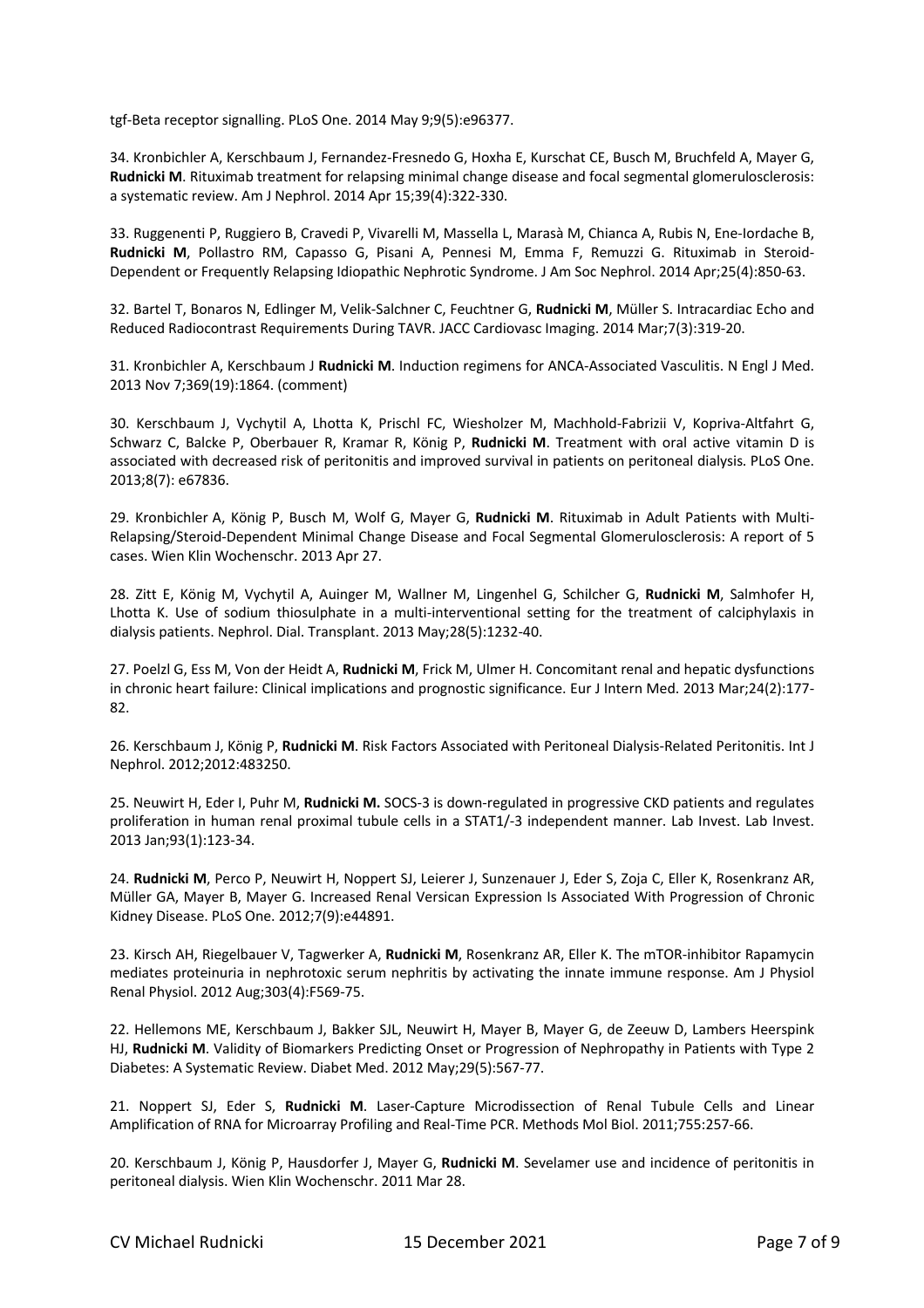19. **Rudnicki M**, Kerschbaum J, Hausdorfer J, Mayer G, Koenig P. Risk factors for peritoneal dialysis-associated peritonitis: The role of oral active vitamin D. Perit Dial Int. 2010 Sep;30(5):541-548.

18. Kopriva-Altfahrt G, König P, Mündle M, Prischl F, Roob JM, Wiesholzer M, Vychytil A; Austrian Study Group for Prevention of Peritoneal Catheter-Associated Infections, Arneitz K, Karner A, Artes R, Wolf E, Auinger M, Pawlak A, Fraberger J, Hofbauer S, Galvan G, Salmhofer H, Pichler B, Wazel M, Gruber M, Thonhofer A, Hager A, Malajner S, Heiss S, Braunsteiner T, Zweiffler M, König P, **Rudnicki M**, Kogler R, Kohlhauser D, Wiesinger T, Kopriva-Altfahrt G, Moser E, Kotanko P, Loibner H, Nitz H, Miska HJ, Wenzel R, Wölfer M, Mündle M, Breuss H, Hölzl B, Prischi F, Schmekal B, Riener EM, Roob JM, Wonisch W, Vikydal R, Vychytil A, Frank B, Wieser C, Wiesholzer M, Pokorny K. Exit-site care in Austrian peritoneal dialysis centers -- a nationwide survey. Perit Dial Int. 2009 May-Jun;29(3):330-9.

17. Schramek H, Sarközi R, Lauterberg C, Kronbichler A, Pirklbauer M, Albrecht R, Noppert SJ, Perco P, **Rudnicki M**, Strutz FM, Mayer G. Neuropilin-1 and neuropilin-2 are differentially expressed in human proteinuric nephropathies and cytokine-stimulated proximal tubular cells. Lab Invest. 2009 Sep 7.

16. **Rudnicki M**, Mayer G. Significance of genetic polymorphisms of the renin-angiotensin-aldosterone system in cardiovascular and renal disease. Pharmacogenomics. 2009 Mar;10(3):463-76.

15. Hochegger K, **Rudnicki M**, Auinger M, Mark W, Margreiter R, Mayer G, Rosenkranz AR. Fever of unknown origin in renal transplant patients with tacrolimus. Clin Transplant. 2009 Aug;23(4):575-9.

14. **Rudnicki M**, Perco P, Enrich J, Eder S, Heininger D, Bernthaler A, Wiesinger M, Sarközi R, Noppert SJ, Schramek H, Mayer B, Oberbauer R, Mayer G. Hypoxia response and VEGF-A expression in human proximal tubular epithelial cells in stable and progressive renal disease. Lab Invest. 2009 Jan 12.

13. Sarkozi R, Perco P, Hochegger K, Enrich J, Wiesinger M, Pirklbauer M, Eder S, **Rudnicki M**, Rosenkranz AR, Mayer B, Mayer G, Schramek H. Bortezomib-Induced Survival Signals and Genes in Human Proximal Tubular Cells. J Pharmacol Exp Ther. 2008 Dec;327(3):645-56.

12. Perco P, Wilflingseder J, Bernthaler A, Wiesinger M, **Rudnicki M**, Wimmer B, Mayer B, Oberbauer R. Biomarker candidates for cardiovascular disease and bone metabolism disorders in chronic kidney disease: a systems biology perspective. J Cell Mol Med. 2008 Aug;12(4):1177-87.

11. Hochegger K, Perco P, Enrich J, Mayer B, Mayer G, Rosenkranz AR, **Rudnicki M**. In vitro--transcriptional response of polymorphonuclear leukocytes following contact with different antigens. Eur J Clin Invest. 2007 Nov;37(11):860-9.

10. **Rudnicki M**, Eder S, Perco P, Enrich J, Scheiber K, Koppelstätter C, Schratzberger G, Mayer B, Oberbauer R, Meyer TW, Mayer G. Gene expression profiles of human proximal tubular epithelial cells in proteinuric nephropathies. Kidney Int. 2007 Feb;71(4):325-35.

9. **Rudnicki M**, Eder S, Schratzberger G, Mayer B, Meyer TW, Tonko M, Mayer G. Reliability of t7-based mRNA linear amplification validated by gene expression analysis of human kidney cells using cDNA microarrays. Nephron Exp Nephrol. 2004;97(3):e86-95.

8. Cohen G, **Rudnicki M**, Deicher R, Hörl WH. Immunoglobulin light chains modulate polymorphonuclear leucocyte apoptosis. Eur J Clin Invest. 2003 Aug;33(8):669-76.

7. **Rudnicki M**, Mayer G. Pharmacogenomics of angiotensin converting enzyme inhibitors in renal disease- pathophysiological considerations. Pharmacogenomics. 2003 Mar;4(2):153-62.

6. Cohen G, **Rudnicki M**, Schmaldienst S, Hörl WH. Effect of dialysis on serum/plasma levels of free immunoglobulin light chains in end-stage renal disease patients. Nephrol Dial Transplant. 2002 May;17(5):879- 83.

5. Nadel B, Marculescu R, Le T, **Rudnicki M**, Böcskör S, Jäger U. Novel insights into the mechanism of t(14;18)(q32;q21) translocation in follicular lymphoma. Leuk Lymphoma. 2001 Nov-Dec;42(6):1181-94.